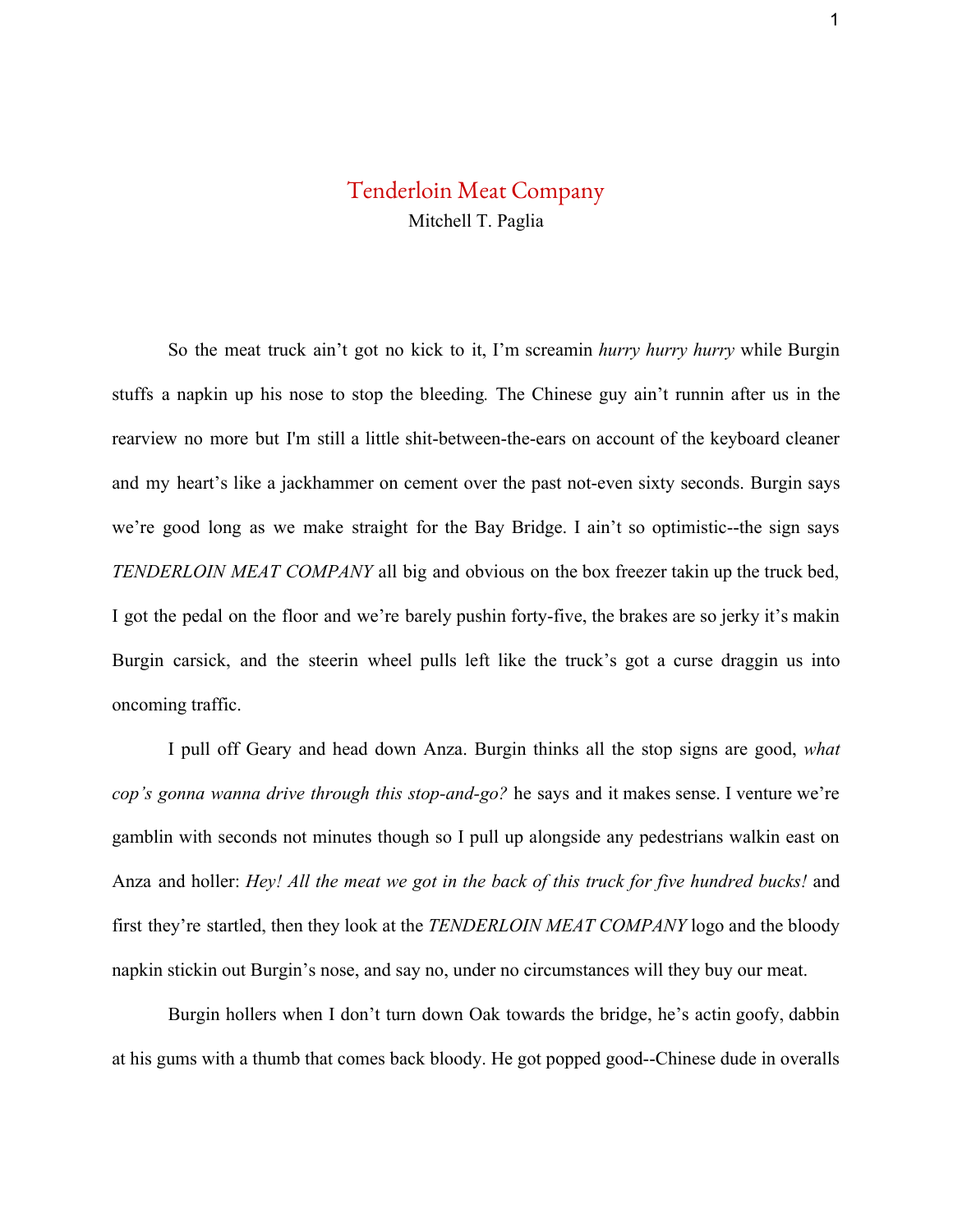sprinted across the lot, tossed a right jab through the open passenger window like *bam*, and now Burgin's nose has a lump in the middle like a witch and it whistles when he breathes. I ask for the keyboard cleanin spray in my backpack and he looks at me all groggy and tells me we're all out, and I'm all we're out? and Burgin's like *you're drivin!* and I can't believe how quick the Dust Off went, I say we're really out? and he's all *we're fuckin out man!* I screech through a red light at Haight and Stanyan into the McDonald's parking lot, all kinds of shiftin and thumpin in back, and Burgin yells *the meats man!*

I know I'll catch hell but I park the truck and say we ought to ditch the truck. Burgin looks at me funny and asks if I'm crazy, a helluva question comin out of his broken-ass face--he says we can be in the East Bay in less than an hour, ditch the truck near the Acorn projects, make out like the Christopher Columbuses of gettin high and be so high for days. Burgin's fiend daydreams are makin him stupid and he's talkin with this strange slur on account of the busted beak. While he's speakin I notice a meter maid on the far side of the parking lot givin us shitty-eye, a big black kid with a little white helmet squeezed over his head, eatin a Big Mac all huddled up in his metermobile. I motion towards the little cart and say it's one of them get the hell out of Dodge while we're ahead scenarios. *Ain't it a Ford?* he says glancin at the emblem on the steering wheel and he's shaky on his feet as he climbs out of the truck. It's as he's standin there leanin on the hood for support that the meter maid crawls out of his cart and peerin hard our direction starts walkin across the lot towards the meat truck, dabbin at his mouth with a golden-arched napkin.

*\* \* \* \* \**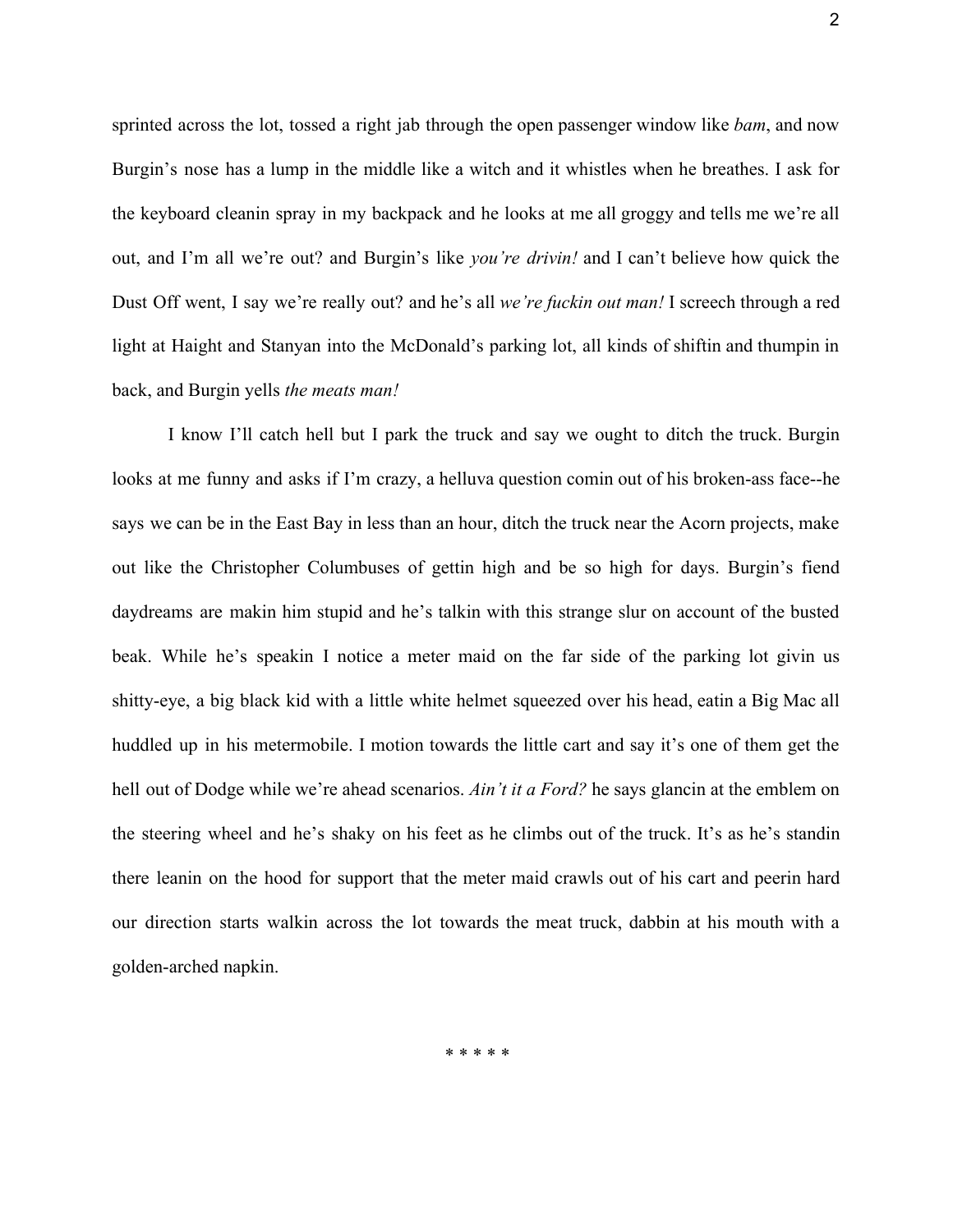I gotta help Burgin from fallin over into the gutter, I got an arm around him leadin him down Waller towards safety like brothers in combat, we almost run into a tattooed cat on a bike as we're crossin Cole, the kid just about eats shit and yells somethin at our backs. I got the backpack and Burgin has the Jack In the Box, blood is seepin through the napkins in his nose and runnin down his chin. I don't think the meter maid's chasin us but those metermobiles are sneaky bastards. *We just let it get away from us*, Burgin yells, *you know how much mileage we coulda got outta that thing?* and I'm thinkin he means mileage like on a map, like we could go on a road trip around America in the meat truck, and I think are you crazy? CHP would be on our asses before state lines, but then I realize he means mileage in the, uh, *metaphorical?* sense, and I'm like yeah we coulda gotten a damn lot of miles out of that thing for sure.

Burgin's got a ladyfriend whose house we can hide out in on Broderick, he's talkin it up like it's the promised land of junk and secrecy. I'm surprised but not all that surprised really when he leads me to the front steps of Doreen's house. *You know her?* Burgin asks as I help him up the steps and I say yeah kinda. Redhead bird some people call Red, the kinda chick who'll land you in a cell or a grave, though I don't tell him that part. Last anybody's heard she'd gone to jail for punchin a MUNI driver, which they got signs about right there above the driver's seat, maximum penalty of the law and whatnot. It's been a couple weeks since anyone heard from her but Burgin's got the key to her pad, problem is there's probably like forty other ex-boyfriends got keys too, and even though it's a chill place to hide out and score most times, motherfuckers get territorial.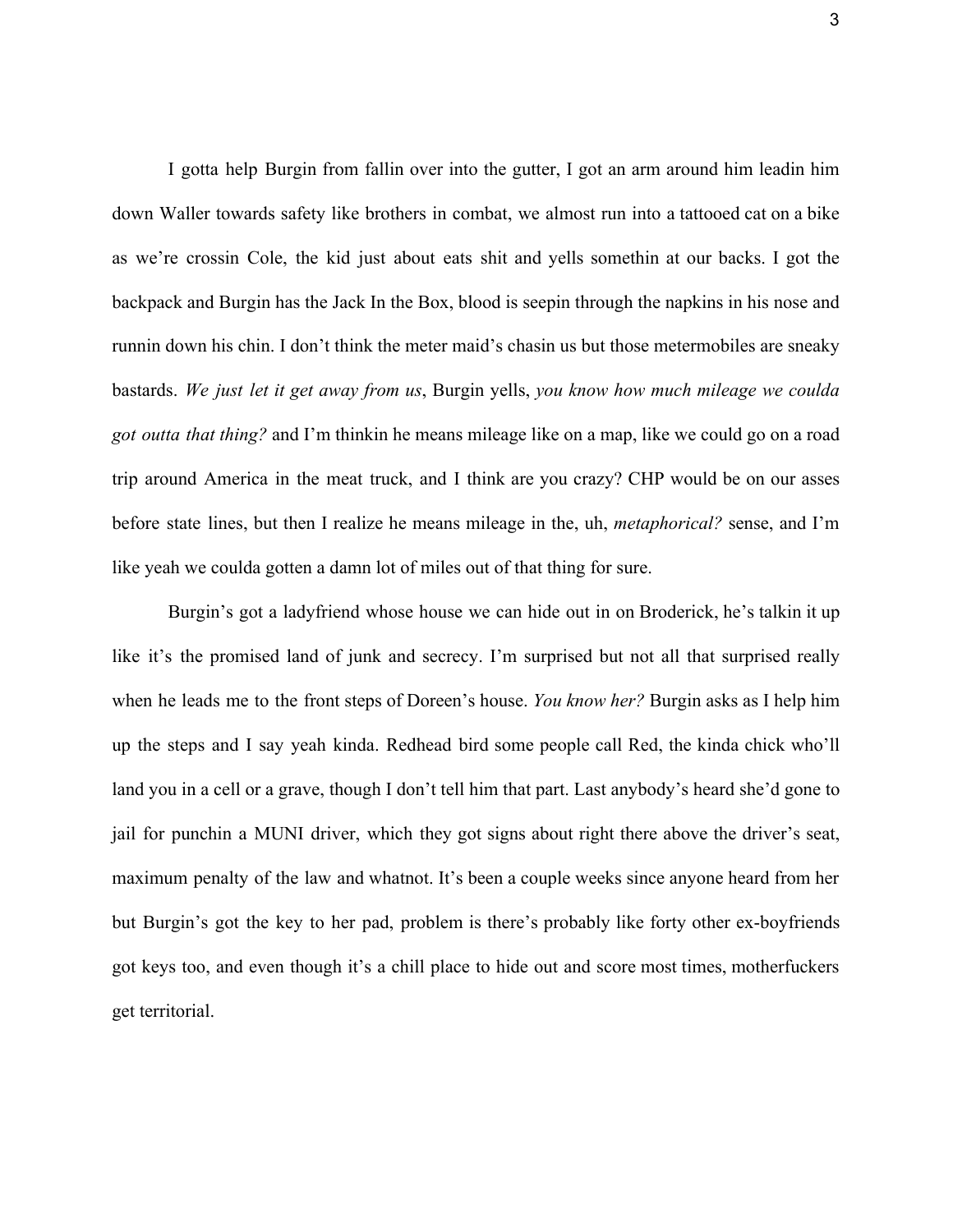This cat Enzo is on the couch in nothin but boxer shorts smokin cigarettes watchin Maury Povich. He don't seem all that surprised to have visitors, except when he sees Burgin's face beat to lunch meat he jumps up like *whoah*. He's like a god damn nurse, wettin a t-shirt in the sink and holdin it to Burgin's nose. They sit on the couch while Enzo smothers Burgin's face with the shirt like he's tryin to choke him out, Burgin's like *careful with the pinchin man, it hurts!* and they sit watchin Maury Povich like nothin's wrong except Burgin's about to pass out. I'm like damn bro you missed your calling, shoulda been a doctor, and Enzo's like *I know right.* You coulda wrote some killer prescriptions, I say, and he grins yellow teeth at me and says *I know right.*

Enzo seems like Doreen's current manfriend but he don't know where the hell she is neither and he's not sure how long we got in this apartment before Doreen gets the boot and him with her. Landlord posted a sign on the door that Enzo crumpled up and used as toilet paper without even readin it so it's anybody's guess. He says Doreen's sister came knockin on the door a couple days before and he'd hid behind the couch to keep from bein seen. Enzo ain't holdin but he's got some vodka. He ain't exactly bein generous though--he's pissed we're out of keyboard cleaner.

Enzo used to be one of them cats painted silver movin like a robot down in Fisherman's Wharf, but he stopped 'cause he thought the silver paint was seepin into his skin and givin him cancer and maybe even fightin for control of his brain, but mostly I think he just don't wanna pay for silver body paint no more. He freaks me out and I know Burgin and him had a little beef in the past but they seem cool now. That could change at a moment's notice though 'cause Enzo's crazy, like a legit psychopathic lunatic.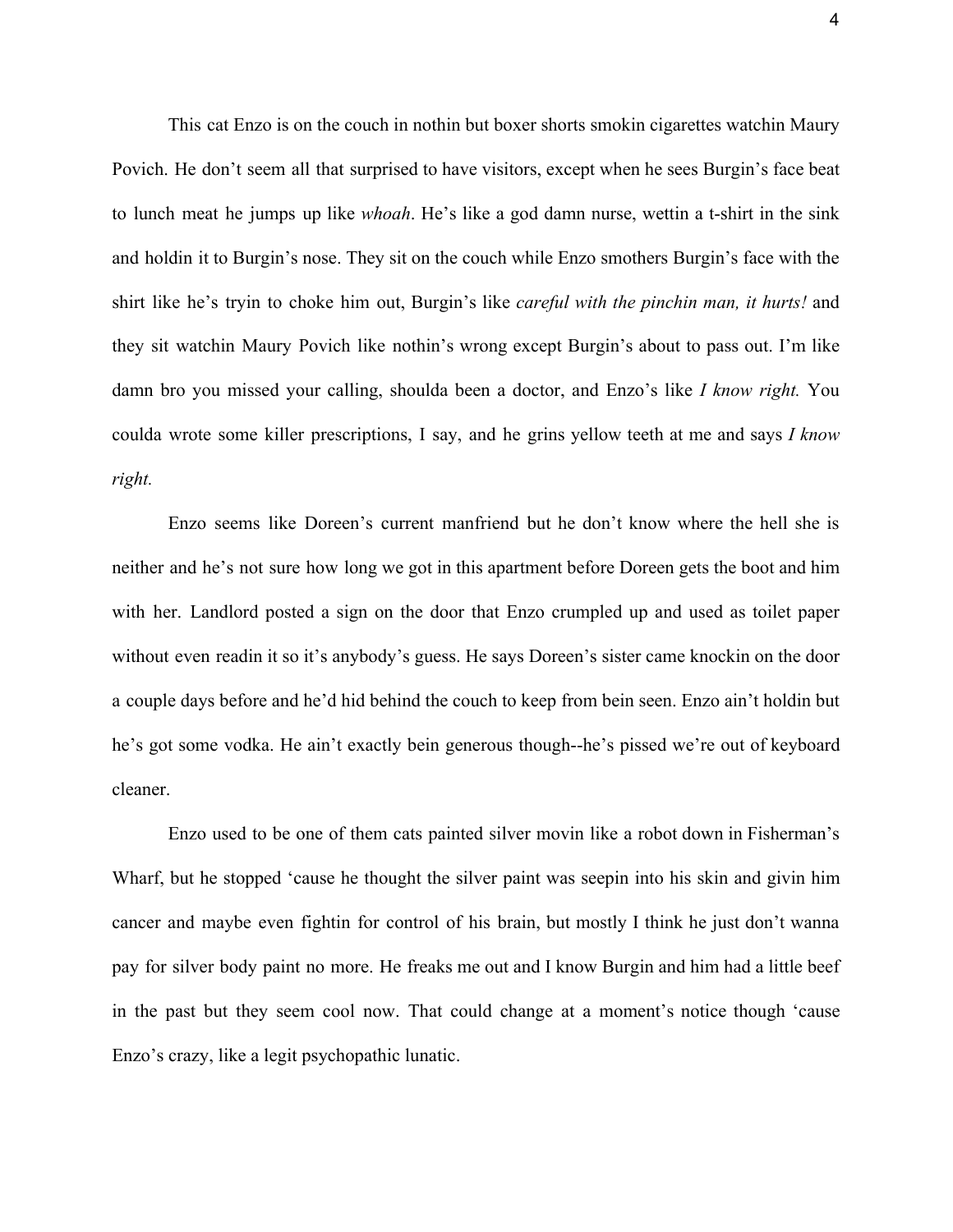\* \* \* \* \*

Not knowin the whole story you might think Burgin's my best friend or my sidekick or whatever but I've only known him like two months? and I only know him 'cause one time he was holdin and we was in the back of the 49-Van Ness. We both got off at Eddy, and I ended up crashin with him in some S.R.O. on Leavenworth he was staying at, for a couple weeks til he got kicked out for tryin to steal a laptop from his neighbor's room. That was two days ago and Burgin don't know what the fuck he's gonna do and that's maybe why he went a little too crazy slammin the keyboard cleaner. I'd walked with him to Geary just expectin to get some Jack In the Box and maybe score some dope in Golden Gate Park but then he pulled out the Dust Off and crouched in the doorway of a church and took a good rip then handed me the canister makin weird faces sayin *sweet christ god damn*. I took a hit and my head was like *womp-womp-womp* and time didn't exist no more. Next thing I knew we was trippin past the gas station a couple extraterrestrial motherfuckers. Burgin spotted the Chinese dude goin in the bathroom leavin the engine runnin on his meat truck. I turned around and Burgin was runnin, like *hurry motherfucker, you drive!* and now here we was with a red hot felony on our hands and maybe a little frozen meat to show for it.

But this guy ain't my best friend. I can't tell you one thing about his past or nothin, except he's from Mendocino County and he's got scars all over his back from bein a boy. He said somethin once about a kid he's got named Caroline, but he was high on crystal at the time and didn't elaborate and I didn't ask him to. One thing you learn, don't trust none of these people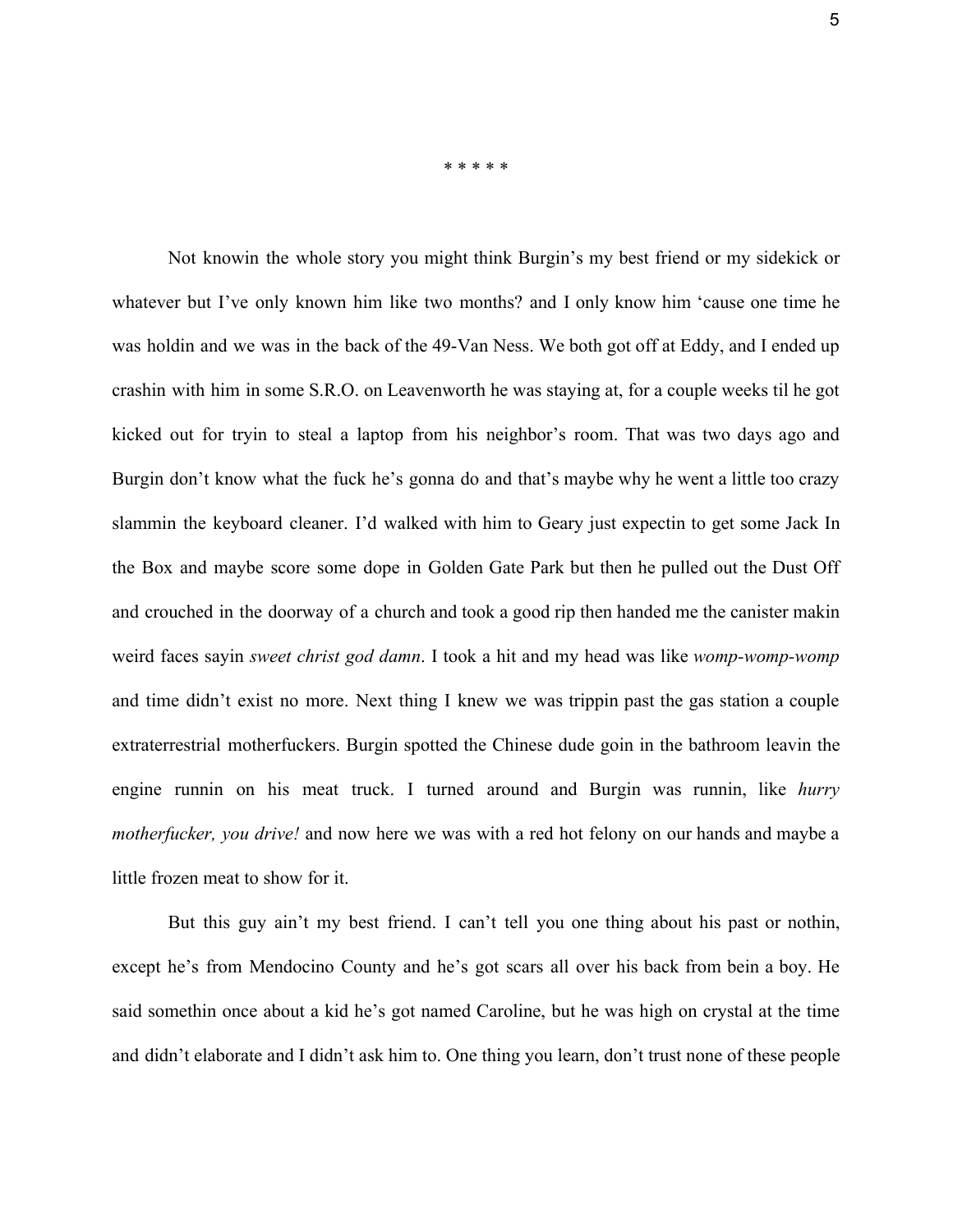with your shit or they'll run wild on you and drive you crazy and steal your shit and break your heart open like an egg. I ain't got a best friend.

But it's some real small world shit when he's got the key to Doreen's apartment 'cause I got one too somewhere in a pocket in my backpack. Mine don't work no more though, that lock changed months ago. I hold onto keys for some reason even if they're useless 'cause maybe someday it'll fit another lock on accident and I'll be glad I held onto it. You know what I mean?

\* \* \* \* \*

In explainin Burgin's busted nose I mention the meat truck and the mountain of sirloins just sittin in the back of the truck festerin, and Enzo looks at me like *is you crazy white man you left behind a perfectly good truck of meat?* and I feel ashamed all a sudden, like I blew somethin good, like life dropped somethin right in my glove but I can't never catch it of course. Enzo says he could offload the truck quick, he knows some cats in Bayview who *for sure* could use a fuck load of meat and would pay top dollar no questions asked and we'd be high like so high like right now. He's got me so I forget myself, I say well hell it might still be there, it's just a few blocks away, let's go be somebody, and I show him the keys with the *TENDERLOIN MEAT COMPANY* keyring. Enzo throws on some clothes like *oh hell yeah my man let's go get that meat.* Burgin's snorin on the couch. His pinky finger's twitchin with his heartbeat and the wet shirt over his nose moves with his breath and one eye open's a sliver, and I'm worried he might be, what is it--concussed? not to mention he's been fiendin a day and a half and it's gonna be bad if he don't figure somethin out soon. *Leave him,* Enzo says, *us two will go see about that truck,*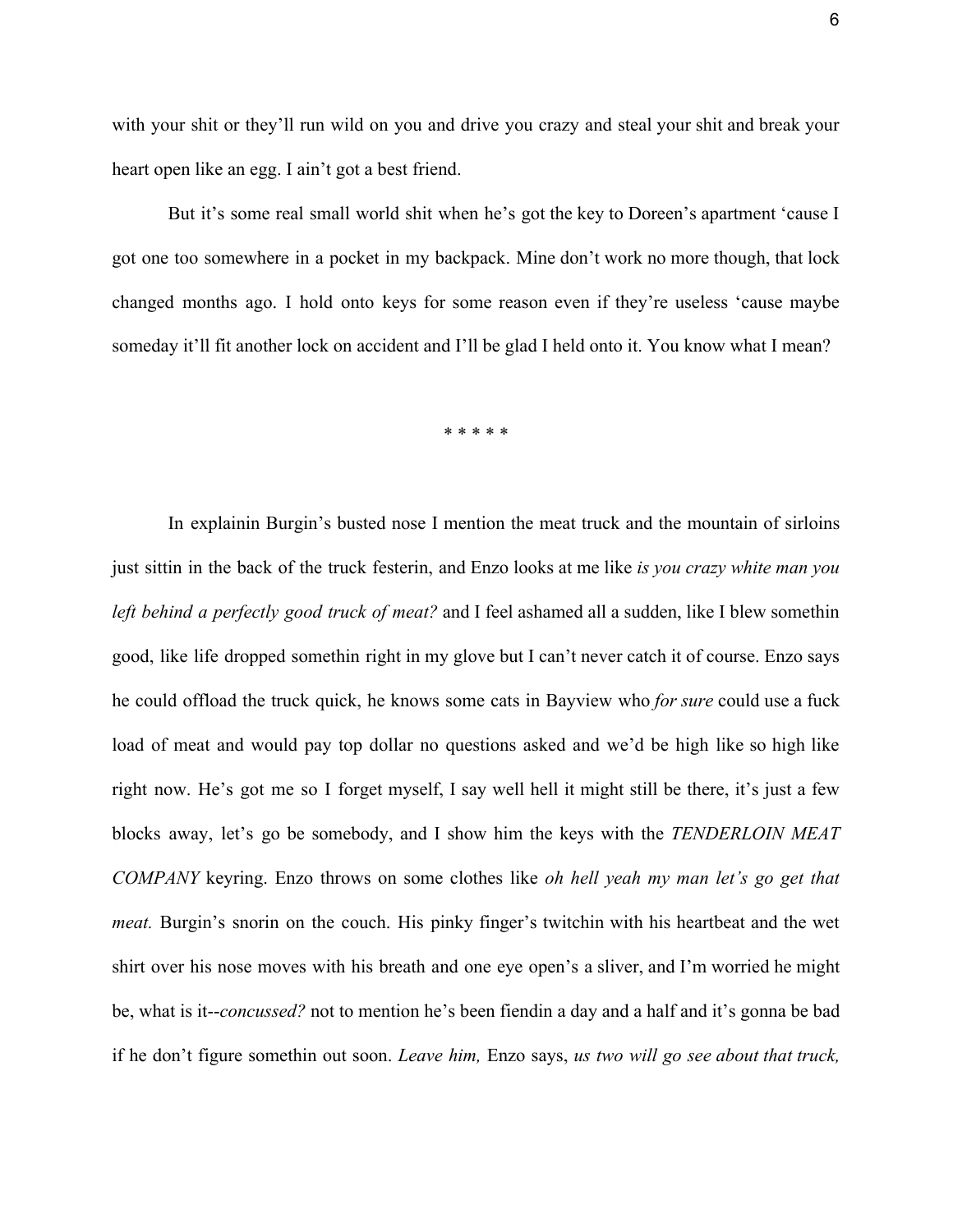and the way he says it I understand. We finish Enzo's vodka real quick and quiet and leave Burgin on Doreen's couch with Maury Povich playin loud.

Enzo only walks on the shady side of the street, he calls it *tree cover*, to block the Google satellites from takin his picture. I follow him down Page squintin up at the sky for UFOs. Accordin to Enzo Google's workin with the CIA to monitor the streets of America with a supercomputer in some compound under a mountain in Colorado, they got eighty percent of the world mapped in real time and they could be watchin us at any moment. *The world's a board game to them niggas*, he says, *one big game of Risk,* and I remember why I don't roll with Enzo on the regular. He's talkin about Google and the U.S. government and somethin bout all them billionaire white men bein brothers in secret societies and eventually I got to tune him out, I got my eyes on the sidewalk. I find a cigarette butt with red lipstick smudged on the filter and light it up, my nerves are straight fried and I'm tryin not to lose my cool but the adrenaline's worn off from the heist and I gotta score soon or exceptin my nose I'm no better off than Burgin. I ask Enzo how Doreen's doin these days. *Red? She fuckin bad, man, she in jail! What you think!* and I realize neither of us wanna talk about her so I don't say another word all the way to Cole Street.

\* \* \* \* \*

The day I met Doreen she was so strung out she could hardly talk but I got one look at her and was like, now there's somethin--sexy dirty red hair cropped just below her ears, wearin big aviator glasses, a bird tattooed on her forearm she said was an eagle but to me looked more like a vulture. I was hopin she was holdin, which she wasn't ended up, but I had a pint of Royal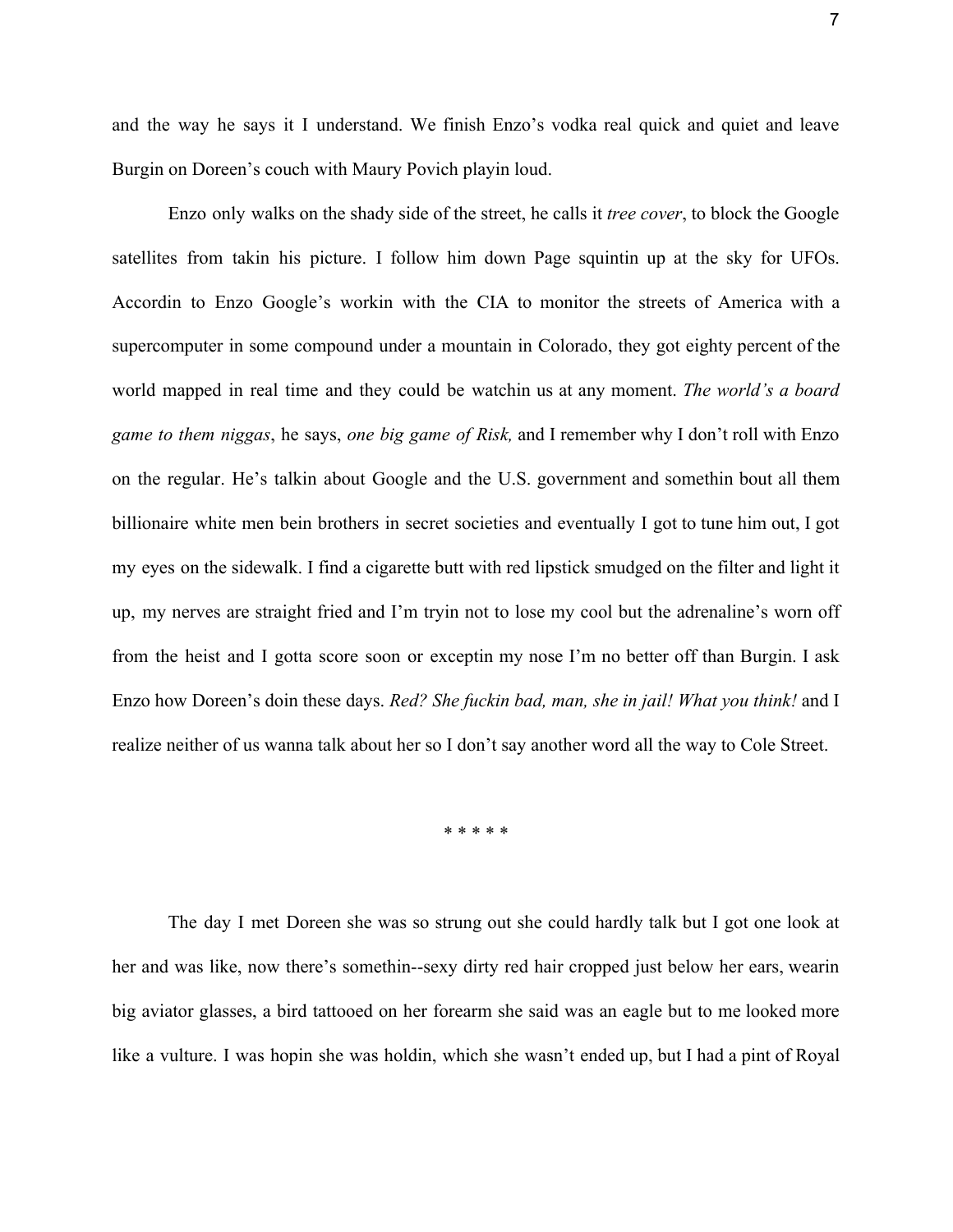Gate in my jacket so I was her best manfriend on the block. We sat on the hill drinkin and smokin butts we found in the grass, and watched people play fetch with their Labradoodle-doo's or whatever. It was a hot day, hot as tits, but it musta been a weekday 'cause there wasn't many kids out. Doreen passed out with her hand on my side and I fell asleep with my arm around her shoulder kinda cradlin her, the shade was nice and the grass was soft. If she'd been holdin it woulda been a whole other story but it was nice besides.

When I woke up the park had filled up with people and Doreen was sittin a few feet away talkin to a group of college kids with a buncha bikes tumbled over in the grass, the girls was playin with hula hoops as their boyfriends snuck hits off a weed pipe. Doreen musta got a hit or two in cause she was talkin to these kids a mile a minute about nothin that made sense, tryin to get at more of their weed and maybe some beer. Doreen was persistent you could say, the group of kids fell silent as she kept on talkin til finally the kids packed up their things and rode away on their bikes. Doreen was like *what? I just wanted a beer* but I was glad those kids took off to be honest. I told her I'd walk her home and she told me where she lived and I was like, damn that's kinda far, but I walked her home anyway. I thought I was walkin her to some shithole in Western Addition or somethin but she actually lived in the middle-level flat of one of them Victorians. Her sister who lives in Redwood City pays her rent and also helps clean the house and brings Doreen out grocery shopping once a week. Doreen's sister is a pain in the ass--she don't want any booze or drugs in the house, Doreen ain't allowed to make copies of her key, and no one can crash there under any circumstances.

I ended up stayin… a month? Somethin like that?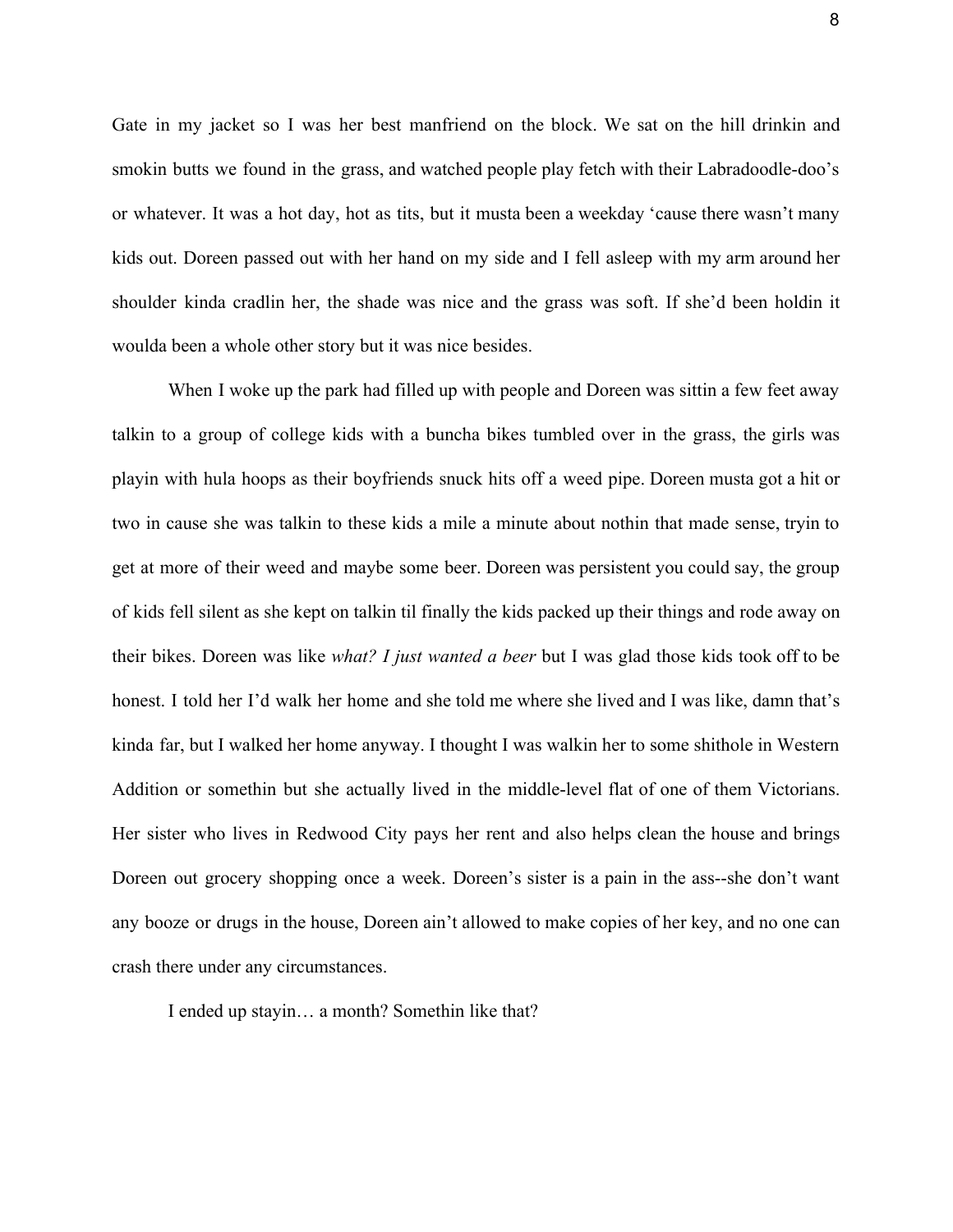Enzo wants some meat for the apartment, Doreen's sister ain't dropped any food off since she disappeared and he wants some beef and bacon and chicken and maybe some turkey if they got it, which I could argue with but fuck it let's get to McDonald's and figure the rest out later. Somethin in me's got this real bad feelin, like I let my own self get in the way of a hell of a score, like maybe if I'd stayed calm and not bailed on the truck so quick we coulda been in Oakland wheelin and dealin by now, me and Burgin makin that strip steak money and we'd never been to Doreen's house and never got caught up with crazy-ass Enzo. But also there's part of me that's like, okay, so the guy got his truck back, it's like a *clean slate?* like it never happened, like we ain't gonna end up sat on the curb with our hands cuffed behind our backs tellin the cops the how and why of it while a crowd watches from the sidewalk--things ain't gonna be, you know, *like that.* But I can tell by the look Enzo's shootin me he's thinkin *you better hope that meat's still there* and I feel like shit, like man, how many times can I keep doin shit like this? how long is it gonna keep bein this way?

We round the corner into the McDonald's parking lot and there she is snatched up behind a big yellow tow truck like a whale at the end of a line while a big guinea-lookin tow truck driver stands next to her the whaler, and I feel like it's my own heart hung at the end of that rig. Enzo runs across the parking lot yellin behind his self *you the one with the keys god damn you!* so I kinda run across the lot to join him as he sweet talks the tow truck driver, *we was just parked here for a minute, it ain't got to go down like this* and I realize there ain't a cop in sight, not even big Mr. Meter Maid. Enzo says *look my friend got the keys,* and I take the keys out of my pocket as proof. *Customer parking only*, the tow truck driver says, not tryin to be an asshole but not tryin to be too nice about it neither. *Just doin my job sir, once she's hooked she's hooked, you*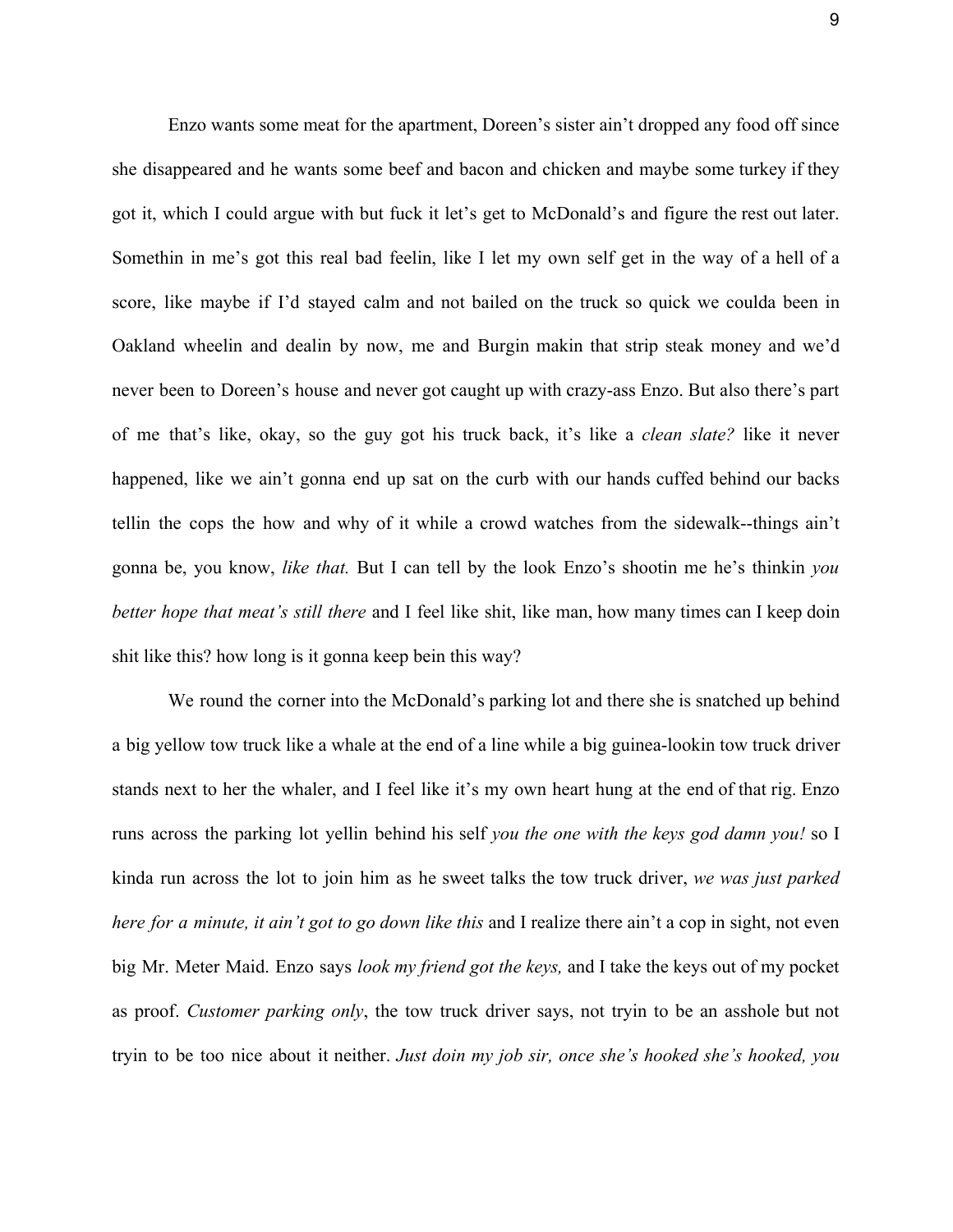*gotta pick your truck up at the impound.* Well Enzo don't take bad news too graceful, he gets all fired up cursin the driver just slobberin mad all of a sudden, he's throwin his arms in the air screamin about the Constitution and racism and the systematic oppression of the poor or somethin, and I'm thinkin this the shit you don't want Google to see, Enzo? The tow truck driver takes it for a minute with his head down, then he climbs into his truck like he's like to get stabbed if he sticks around, Enzo runs forward and hocks a loogie on his windshield as both trucks go lurchin forward, one leanin close behind the other like two giant robo-rhinos fuckin, and he takes the curb too quick and the meat truck bounces hard *ka-chunk!* and even though it's good as gone to me forever I'm thinkin *mind the meats homie!* The two trucks lumber down Stanyan almost runnin over a couple teenage hippies and their pit bulls, and the truck's just a rumble tearin the air that fades til its gone.

Enzo's quiet for a moment with his hands on top of his head lookin after the trucks, then he turns on me. *The poleece didn't even know!* he yells, *the poleece didn't even know about the mothafuckin meat truck man!* There's a couple McDonald's employees watchin us from the back door of the store and some teenage girls hold their phones up takin pictures. I try to talk him down but he hits me once in the side of the head with the bottom of his palm *kaboom!* and I'm thinkin damn Enzo's gonna kill my ass right here. But he calms down, not angry no more so much as devastated by loss and he starts walkin back down Haight Street mutterin to his self and I got nowhere else to go so I follow Enzo, hangin back about eight steps all the way to Broderick.

\* \* \* \* \*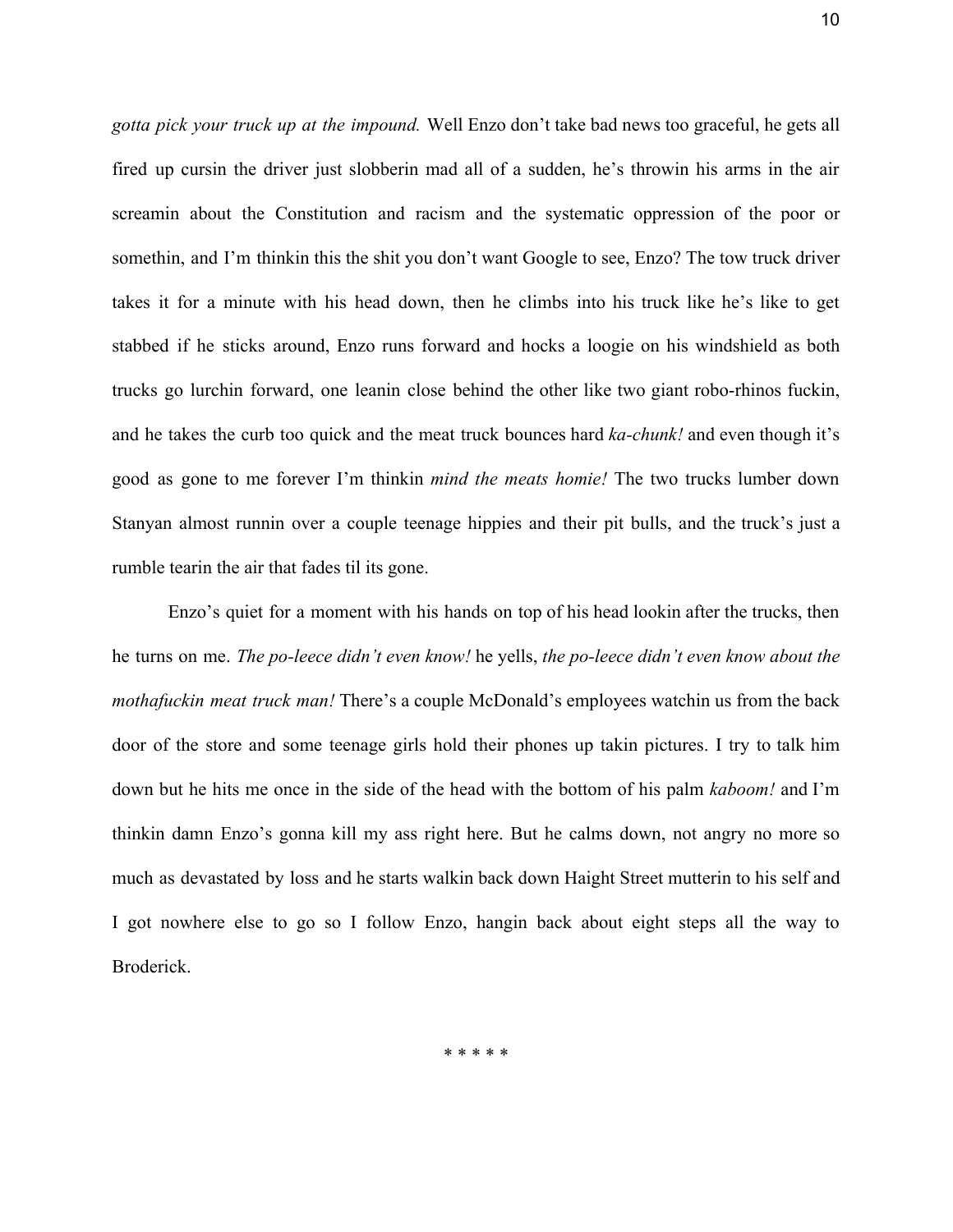The best time with Doreen was the morning before she had a chance to drink. I'd wake up and watch her sleep on the mattress on the floor while I sat next to the window smokin cigarettes. There was a tree right outside that birds nested in and I could hear them baby chicks goin nuts squawkin for mama. The morning after I met Doreen I saw her red hair had slipped off her head a little and brittle brown hair showed underneath all patchy and cut to the scalp like she'd given herself a haircut with a weedwhacker. I didn't say nothin when she woke up and tugged the red wig back over her hairline. She got up from bed and sat with me in just an extra-large white T-shirt with her sexy legs crossed all bruised, smokin cigarettes and listenin to the birds, we didn't talk, just listened, a time as close to peaceful as I'm like to feel, til she'd smoked her cigarette all the way to the filter, flicked it in the Folgers can and asked where the vodka was.

As we hung out more I noticed she'd slip a couple fingers under her wig every once in a while, get some hair pinched around her finger and yank it out of her head as casual as itchin her nose. She'd hold the clump of hair up and look at it like a scientist studyin evidence of some alien species, like she couldn't believe it came out her head, and she'd let the hairs drop out of her fingers to scatter with the trash litterin the floor. After bout two weeks of watchin I asked what was up with it, we was drunk and high and the way she got nasty and callin me names made me wish real quick I never brought it up.

Some things ain't built to last. The upstairs neighbors called the cops too many times, too many bottles of booze pocketed from Safeway, too many Wednesdays sneakin out the back window avoidin Doreen's sister. I was only there a little over a month before that flat was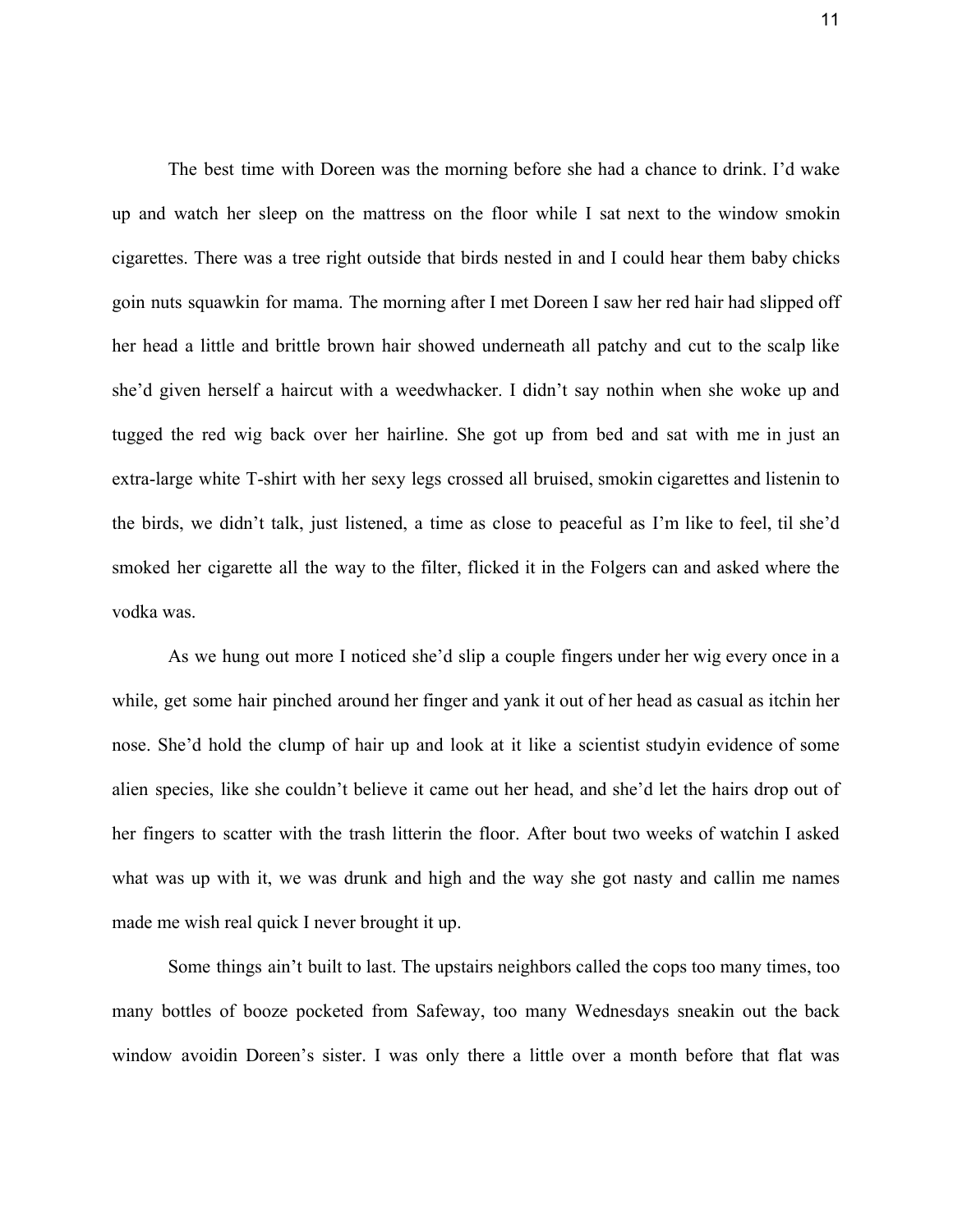scorched earth, I had to leave even if it meant sleepin in a doorway shiverin and fiendin. Me and Doreen, we just had that bad chemistry like poisoned love that'd leave us both dead, and a man can't live his life just for the mornings.

\* \* \* \* \*

Enzo's at the top of Doreen's steps mad-doggin me from above sayin I ain't allowed in the house, he'll skin my ass if I even try. But when he opens the door he finds Burgin in Doreen's bed stripped to his undies snorin blood out his nose all over her pillows, and suddenly I gotta talk Enzo out of guttin Burgin with his pocket knife right then and there. I hustle Burgin out of bed, he's all groggy and blood's crusted over his top lip, but he hears Enzo scream and a plate smash against a wall in the kitchen and I'm like let's bounce and he's right on board. As Burgin hurries to pull his shirt on inside-out I look around Doreen's room and nothin's changed, the fold-out chair's still there next to the window with a Folgers can half-full of butts, and I wonder if Enzo ever sits there listenin to the birds in the morning. *You guys get the meat truck?* Burgin asks, and I say fuck it, forget that thing ever existed, fuck the meat truck, fuck the meter maid, fuck Doreen, fuck Enzo, we got to bounce, and I reach into the Folgers can and stuff a handful of cigarette butts into my jacket pocket. I hobble Burgin to the porch, he's got his sneakers in his hands, and Enzo slams the door behind us so hard the porch shakes.

I ain't thought about it in a long time, but easin Burgin down the stairs it comes to me: Doreen and I sittin on her porch after shootin some good shit we scored downtown. We was ridin the clouds man, hardly noticed a shape scoot past us up the steps, the lady upstairs sighin as she